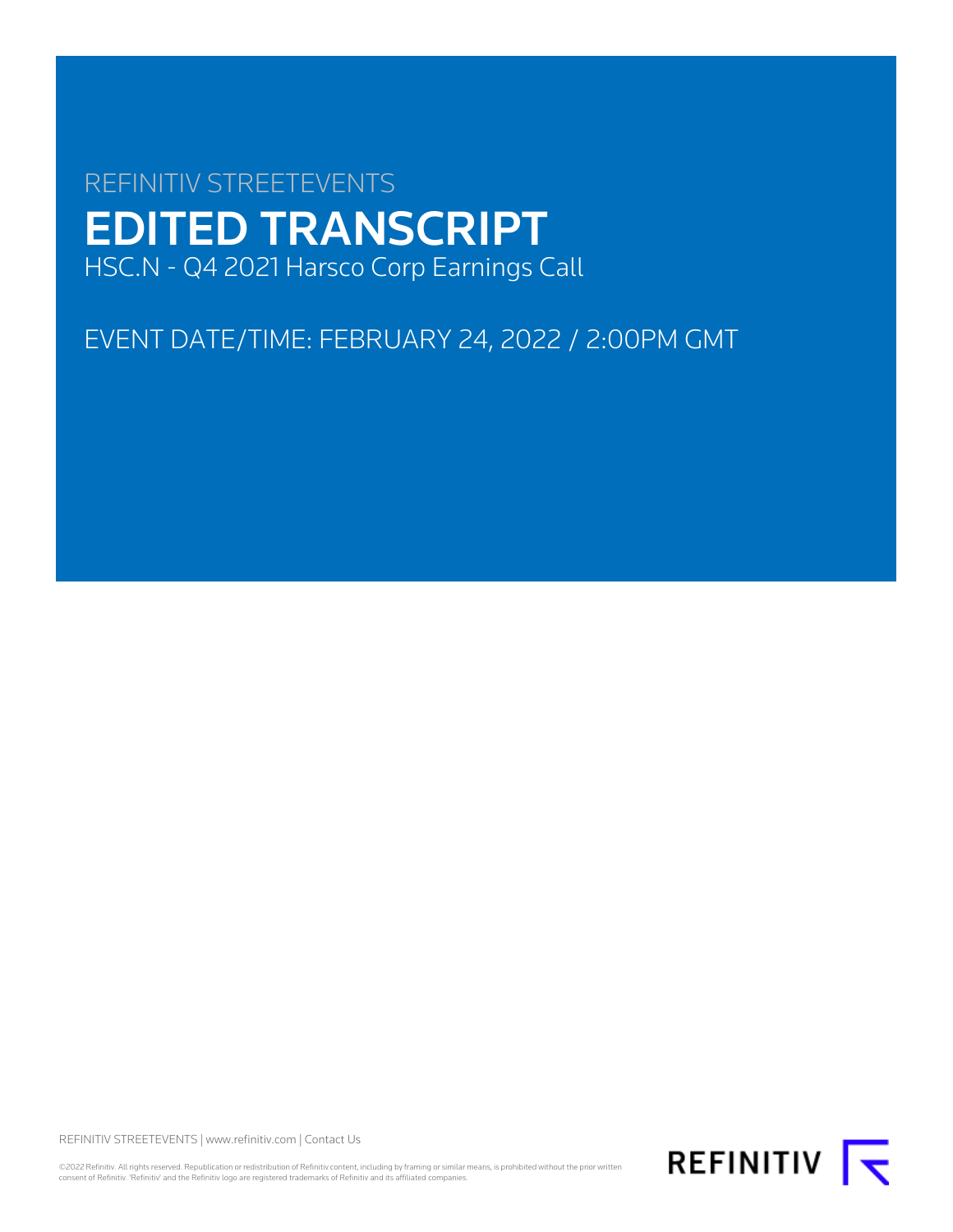# **CORPORATE PARTICIPANTS**

**[Anshooman Aga](#page-3-0)** Harsco Corporation - Senior VP & CFO **[David Scott Martin](#page-1-0)** Harsco Corporation - Director of IR **[F. Nicholas Grasberger](#page-1-1)** Harsco Corporation - Chairman, President & CEO

# **CONFERENCE CALL PARTICIPANTS**

**[Huang Howe](#page-10-0)** Barrington Research Associates, Inc., Research Division - Senior Investment Analyst & Research Analyst

**[Lawrence Scott Solow](#page-6-0)** CJS Securities, Inc. - Senior Research Analyst

**[Michael Edward Hoffman](#page-5-0)** Stifel, Nicolaus & Company, Incorporated, Research Division - MD & Group Head of Diversified Industrials Research

## **[Mitchell Moore](#page-8-0)**

**[Robert Duncan Brown](#page-9-0)** Lake Street Capital Markets, LLC, Research Division - Senior Research Analyst

# **PRESENTATION**

#### **Operator**

Good morning. My name is Valerie, and I will be your conference facilitator. At this time, I would like to welcome everyone to the Harsco Corporation Fourth Quarter Release Conference Call. (Operator Instructions)

Also, this telephone conference presentation and accompanying webcast made on behalf of Harsco Corporation are subject to copyrights by Harsco Corporation, and all rights are reserved. No recordings or redistributions of this telephone conference by any other party are permitted without the expressed written consent of Harsco Corporation. Your participation indicates your agreement.

<span id="page-1-0"></span>I would now like to introduce Dave Martin of Harsco Corporation. Mr. Martin, please begin your call.

#### **David Scott Martin** - Harsco Corporation - Director of IR

Thank you, Valerie, and welcome to everyone joining us this morning. I'm Dave Martin, VP of Investor Relations for Harsco. With me today is Nick Grasberger, our Chairman and Chief Executive Officer; and Anshooman Aga, Harsco's Senior Vice President and CFO.

This morning, we will discuss our results for the fourth quarter of 2021 and our outlook for 2022. Before our presentation, however, let me mention a few items. First, the quarterly earnings release as well as the slide presentation for this call are available on our website. Second, we will make statements today that are considered forward-looking. These statements are based on our current knowledge and expectations and are subject to certain risks and uncertainties that may cause actual results to differ from those forward-looking statements. For a discussion of such risks and uncertainties, see the Risk Factors section in our most recent 10-K and 10-Q.

<span id="page-1-1"></span>The company undertakes no obligation to revise or update any forward-looking statements. Lastly, on this call, we may refer to adjusted financial results that are considered non-GAAP. A reconciliation to GAAP results is included in our earnings release as well as the slide presentation.

With that said, I'll turn the call to Nick.

#### **F. Nicholas Grasberger** - Harsco Corporation - Chairman, President & CEO

Good morning, everyone. Thanks for joining us, especially in light of the events unfolding in Ukraine and the impact on the financial markets.



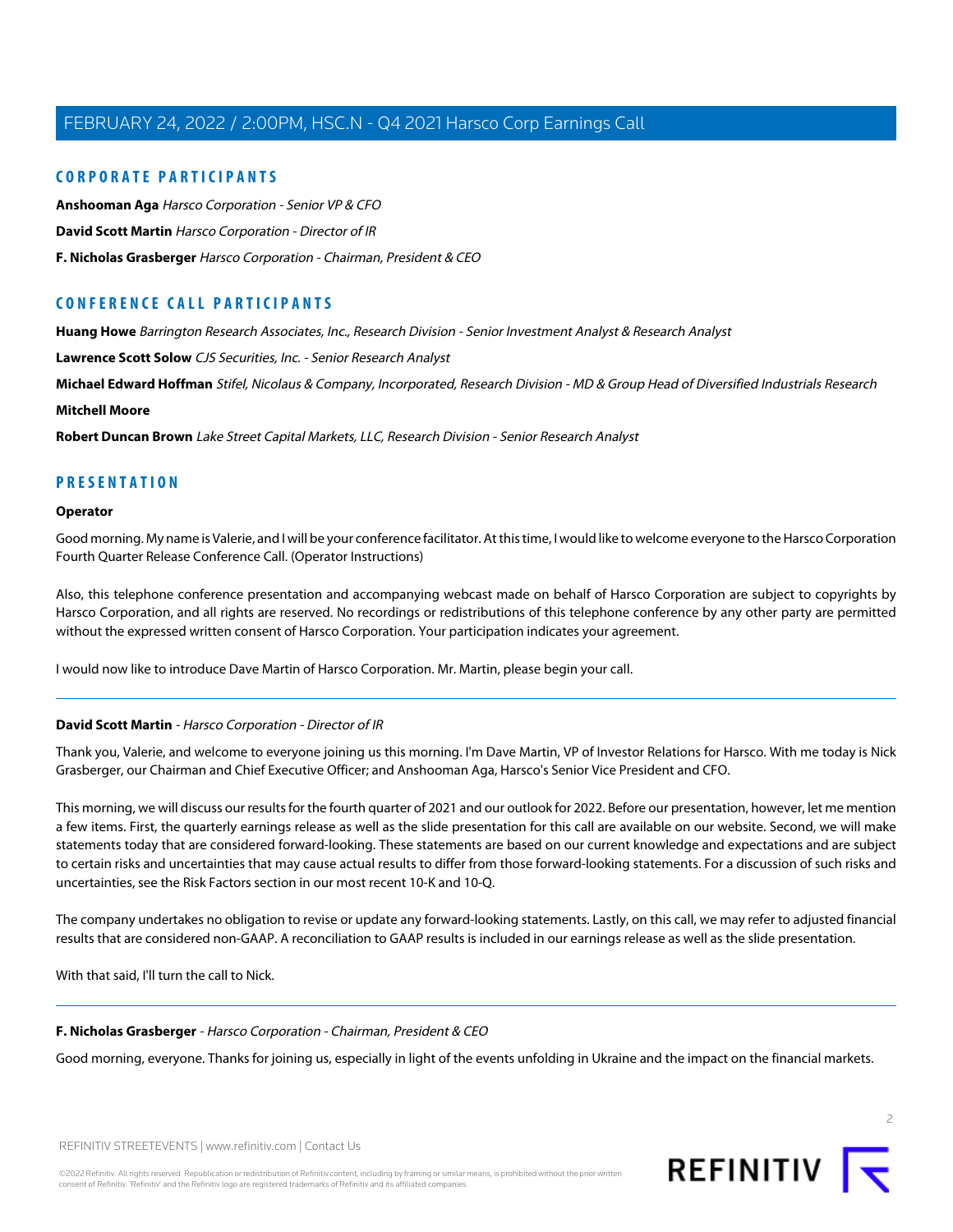I would like to begin by expressing my appreciation to our employees for their remarkable efforts and contributions during 2021. Our team overcame the personal and professional challenges of the pandemic, including illness, remote work, staffing shortages and changing health and safety protocols.

Our leadership team takes great pride in the values and the culture of our company, perhaps never more so than over the past year. Our 2021 financial results reflect those efforts. Harsco's continuing operations, that is our Environmental and Clean Earth segments plus Corporate produced 20% growth in both revenue and adjusted EBITDA, and adjusted EPS increased by 2.5x.

Demand in most of our Environmental businesses improved following the COVID impact in 2020, although the effects of inflation, supply chain bottlenecks and labor shortages dampened our results to some degree, particularly in the second half of the year. Our Rail business, which is now reported as discontinued operations, face continuing demand weakness for its maintenance-of-way products and services, which impacted its financial results. Inflation and supply chain constraints also had an adverse effect on our Rail business, especially on our long-term contracts with major European rail customers.

However, we believe many of the challenges faced in 2021 in Rail were timing related, while the underlying business remains fundamentally strong. As evidenced, we are now seeing clear signs of strengthening demand in our core North American market, driven in part by the passage of the infrastructure bill. Anshooman will provide more detail on the results for the quarter and the year. So let me shift to a discussion about our strategic outlook for 2022.

As many of you may recall, a few years ago, we declared our ambition to become a single-thesis environmental solutions company, a company with improved growth prospects, a better cash flow profile and one providing services and products that meet an acute societal need. In this context, our top strategic objective this year is to divest our Rail business, thereby taking another significant step in achieving our ambition along with yielding a healthier balance sheet.

Our remaining 2 platforms, Harsco Environmental and Clean Earth, our each market leaders with compelling economic and environmental value propositions and meaningful growth prospects. Throughout the cycle, each segment should generate cash flow in excess of 10% of revenue after funding capital needs related to maintenance or contract renewals. As previously stated, Harsco Rail is not aligned with our long-term strategy to focus on and drive growth in businesses that provide environmental solutions to a broad mix of end markets. However, Rail is a unique business with the global reach and significant growth opportunities.

I noted earlier, the market dynamics in the Rail business have started to improve. And as a result, we expect 2022 EBITDA and cash flow to reach more normalized levels based on the recovering demand and a cost reduction program executed last quarter. In line with the plan we laid out on our last earnings call, we are on track to launch a formal sale process in the coming weeks, and we expect a very competitive process.

Our 2022 outlook for continuing operations reflects ongoing growth in both revenue and EBITDA and a significant increase in cash flow, particularly in Harsco Environmental.

In terms of revenue, demand drivers will remain strong and will be somewhat mitigated by the effects of a stronger U.S. dollar and the exits from a few major contracts. Pricing gains are expected to offset inflationary pressures. Earnings and margin growth will be robust in Clean Earth as we realize the full year effects of integration benefits and higher prices in addition to strong underlying demand.

Earnings growth will be more muted in Harsco Environmental owing to currency, commodity prices and tax benefits received last year. Free cash flow will increase by about \$50 million due primarily to lower capital spending and working capital in Harsco Environmental and higher cash earnings in both segments. Our guidance also assumes the impacts of a tight labor market and supply chain disruptions will persist through the first half of the year.

Before I turn the call over to Anshooman, I'd like to spend a minute on our environmental, social and governance initiatives. We continue to make significant progress on our ESG journey and on integrating ESG into our strategic planning processes at Harsco. You can see some of our ESG

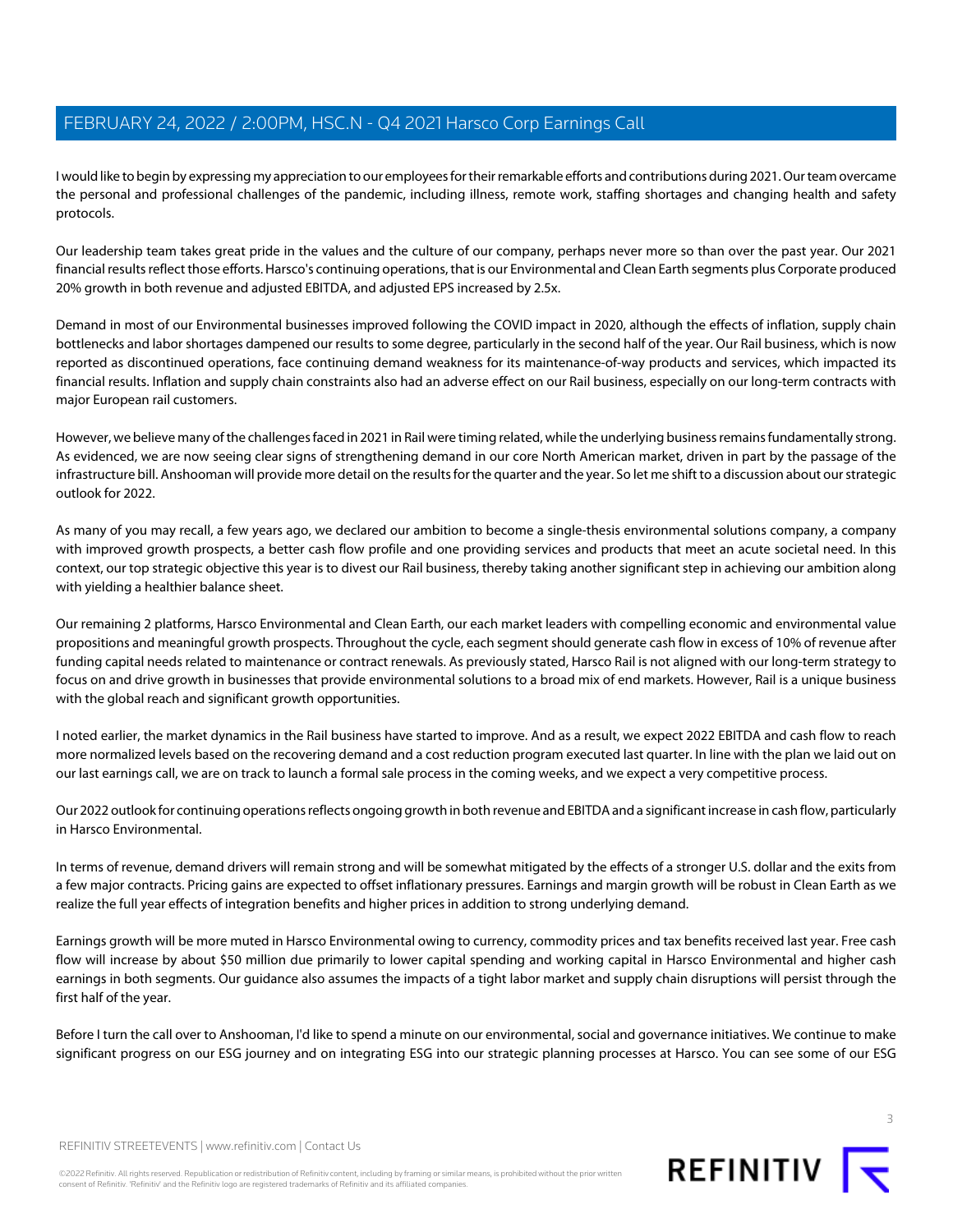highlights from 2021 on Slide 4. Clean Earth and Harsco Environmental improved their safety records in 2021, helping us achieve our company-wide goal of a Total Recordable Incident Rate below 1.

Our business brought a record number of new environmental solutions to market, in fact, 30% more than in 2020. We also successfully implemented the first year of our new annual incentive plan modifier that links Executive pay to a number of strategic objectives and ESG targets. We continue to see positive responses from our investors and ESG ratings groups, including most recently a 20% improvement in our ESG rating from Sustainalytics.

So in summary, we delivered a solid year. We are making meaningful progress on the execution of our strategic road map. And our outlook for this year provides us with confidence in our ability to drive shareholder value creation.

<span id="page-3-0"></span>I'll now turn the call over to Anshooman.

# **Anshooman Aga** - Harsco Corporation - Senior VP & CFO

Thanks, Nick, and good morning, everyone. Please turn to Slide 5. Harsco Q4 revenue from continuing operations increased 7% compared with the prior year quarter to \$462 million and adjusted EBITDA totaled \$58 million. This adjusted EBITDA is consistent with our Q4 guidance. Relative to our expectations, results were impacted by business mix and FX movements in Environmental. Clean Earth was impacted by continuing labor challenges, particularly for drivers or technicians and inflation. We offset these items with lower spending, including at Corporate.

Compared with the prior year quarter, our adjusted results were similar. Improved results at Clean Earth and lower Corporate spending were offset by the change in Environmental EBITDA as expected. Harsco's adjusted earnings per share from continuing operations for the fourth quarter was \$0.22. This figure compares favorably to adjusted EPS of \$0.09 in the prior year quarter as well as the guidance we provided at the beginning of the quarter.

Our tax rate in Q4 benefited from an adjustment to our deferred tax valuation allowance in Brazil. Lastly, our free cash flow for the quarter was a deficit of \$8 million, which was modestly below our guidance. Our cash flow variance is mainly attributable to Clean Earth, where an Oracle implementation in the fourth quarter weighed on its cash performance.

Please turn to Slide 6 for our Environmental segment. Segment revenues totaled \$268 million, and adjusted EBITDA was \$49 million. Revenues increased 9% on higher volumes and commodity prices. Meanwhile, adjusted EBITDA decreased by \$3 million year-on-year. This change reflects a less favorable mix of services and higher operating costs, including within ecoproducts as well as site exits and negative FX translation impacts.

Next, please turn to Slide 7 to discuss our Clean Earth segment. For the quarter, revenues totaled \$194 million, and adjusted EBITDA was \$16 million. Compared to the fourth quarter of 2020, revenues increased 5% with sold-dredge services as well as industrial and healthcare customers within hazardous materials contributing to the growth. Both volume and some price contributed to the higher revenues with our soil-dredge volumes reaching the highest level since the beginning of the pandemic. Meanwhile, segment EBITDA increased to just over \$16 million in Q4 of this year. The increase relative to the fourth quarter of 2020 reflects the positive revenue trends offset partially by inflation and a less favorable business mix.

Now please turn to Slide 8. For the full year, revenues from continuing operations increased to \$1.8 billion and adjusted EBITDA increased to \$252 million. Our EBITDA margins were stable during the year at just under 14%. While there were a number of moving pieces for Harsco during the year, the overall results for continuing operations were consistent with our guidance provided at the beginning of 2021. Strong execution as well as cost management offset the impacts of inflation and supply chain pressures during the year. Meanwhile, free cash flow without Rail was essentially 0 during the year, with the change versus 2020 attributable to the \$30-plus million increase in capital spending in 2021. Much of this CapEx was deferred from 2020.

Before I turn to the outlook, let me comment on a few items, including leverage, pension and Rail. First, on pension. Our funded status for year-end improved by \$140 million from year-end 2020 to an underfunded position of \$93 million; secondly, we ended the year with net leverage of 4.6x and net debt of \$1.3 billion.

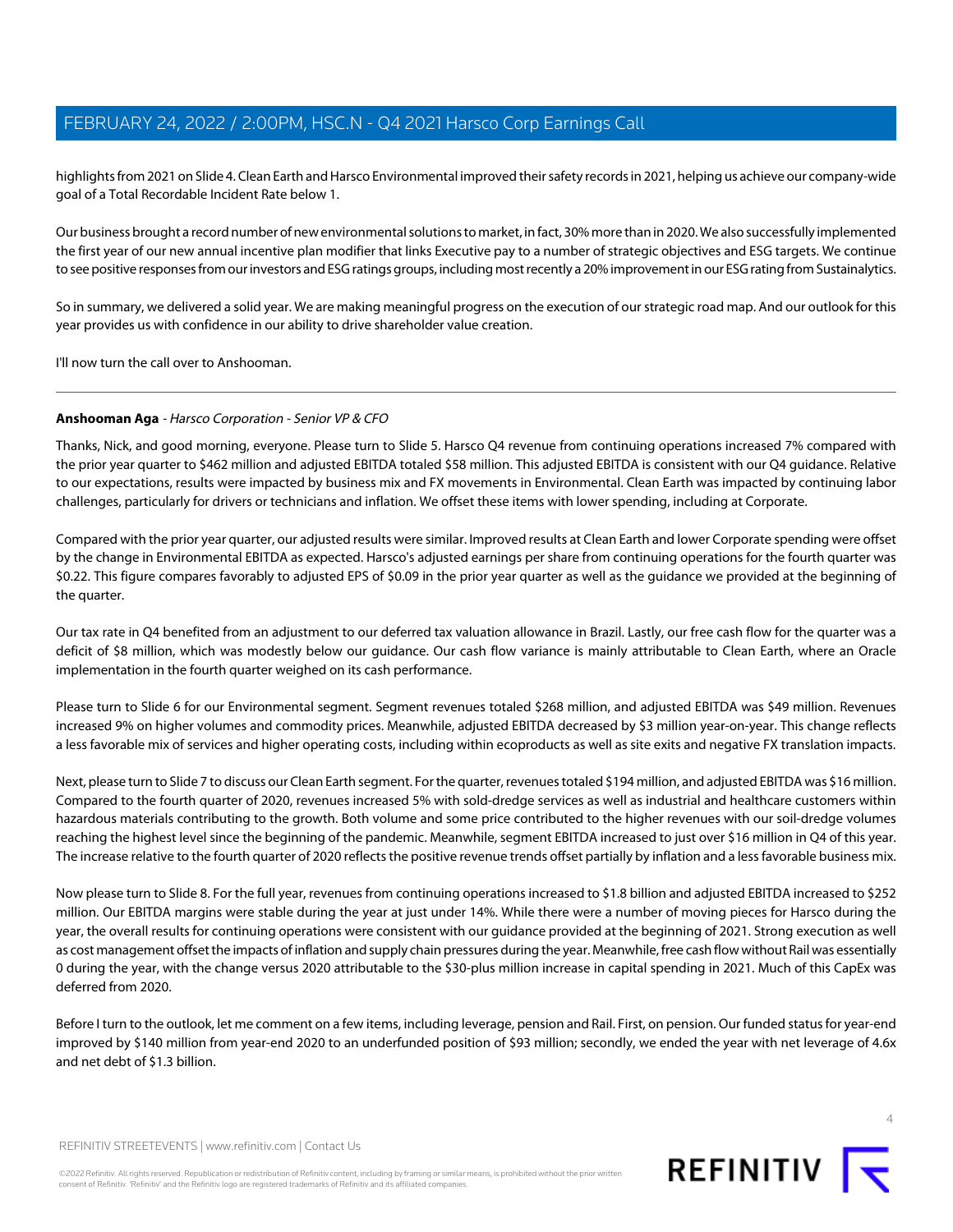As you are aware, reducing our debt is a key financial priority and we plan to use our 2022 cash flow and the proceeds from selling Rail to lower leverage. And thirdly, on Slide 9. Rail, as you are aware, is now reported under discontinued operations and we are optimistic on our ability to complete a transaction this year.

During the fourth quarter, we recorded 2 special items in Rail, which totaled \$36 million. The first item was approximately \$2 million for a cost-out program that will deliver \$8 million of annualized savings. The second was a \$33 million charge for estimated future costs to complete fixed price contracts with 3 European customers. These contract adjustments relate primarily to inflation and supply chain challenges that have materially increased the anticipated costs and delayed our progress on these projects.

We are required to record these losses upfront. Rail's adjusted EBITDA in 2021 totaled approximately \$21 million, and we expect its performance to improve meaningfully in 2022. Our current expectation is that Rail EBITDA will be much closer to its normalized EBITDA of approximately \$40 million.

Now let's turn to our 2022 outlook, starting with Slide 10. Here, you'll find our segment guidance. Both segments are expected to realize growth in adjusted earnings in 2022 after seeing strong growth in 2021. For Harsco Environmental, revenues are expected to grow at a low single-digit rate. The FX headwind is roughly 200 basis points using year-end 2021 rates. EBITDA margins for Environmental are expected to be similar to 2021 levels. The business drivers for HE in the year will be higher customer output and related service volumes and increased ecoproduct volumes, partially offset by FX and exits. For Clean Earth, revenues are anticipated to grow low to mid-single digits, with most of this growth from hazardous materials line of business.

Also, we expect CE EBITDA margins to increase approximately 100 to 200 basis points. Beyond higher revenues, EBITDA drivers for Clean Earth include the impact of price increases to offset inflation and a cost-out program with the goal of lowering SG&A. Lastly, Corporate costs are expected to be between \$40 million and \$42 million versus Corporate costs of \$34 million in 2021. The change in Corporate cost can be attributed to compensation, including incentive compensation as well as IT spending, insurance, travel and other smaller items.

Turning to Slide 11, which is our consolidated 2022 outlook. Our adjusted EBITDA is expected to increase to within a range of \$255 million to \$275 million. This EBITDA guidance translates to adjusted earnings per share of \$0.50 to \$0.66. This EPS range contemplates net interest expense of \$61 million to \$63 million, and an assumed effective tax rate of 37% to 38% versus the 24% rate in 2021 when we benefited from the Brazil tax allowance adiustment.

Lastly, we are targeting free cash flow of \$30 million to \$50 million, excluding Rail. This forecast anticipates net capital spending will be within a range of \$125 million to \$130 million, which is lower than our net CapEx of \$141 million in 2021. Improving our free cash flow is a critical priority for Harsco, along with lowering our leverage. The increase in cash flow for 2022 is a step in the right direction, and we are targeting better performance in the coming years.

Let me conclude on Slide 12 with our first quarter guidance. Q1 adjusted EBITDA is expected to range from \$47 million to \$52 million. Environmental adjusted earnings are expected to be lower due to exits, business mix and FX impacts. And I would remind you that our Q1 2021 results benefited from a Brazil sales and used tax credit of \$2 million, which will not be repeated in 2022. Clean Earth adjusted EBITDA is anticipated to decline modestly on lower volumes from retail and industrial markets due to driver shortages as well as less favorable soil-dredge mix. In addition, Corporate costs should be modestly above the comparable figure in Q1 2021.

Thanks. And I will now hand the call back to the operator for Q&A.

# **QUESTIONS AND ANSWERS**

# **Operator**

(Operator Instructions) And the first question will come from the line of Michael Hoffman of Stifel.

REFINITIV STREETEVENTS | [www.refinitiv.com](https://www.refinitiv.com/) | [Contact Us](https://www.refinitiv.com/en/contact-us)

©2022 Refinitiv. All rights reserved. Republication or redistribution of Refinitiv content, including by framing or similar means, is prohibited without the prior written consent of Refinitiv. 'Refinitiv' and the Refinitiv logo are registered trademarks of Refinitiv and its affiliated companies.



5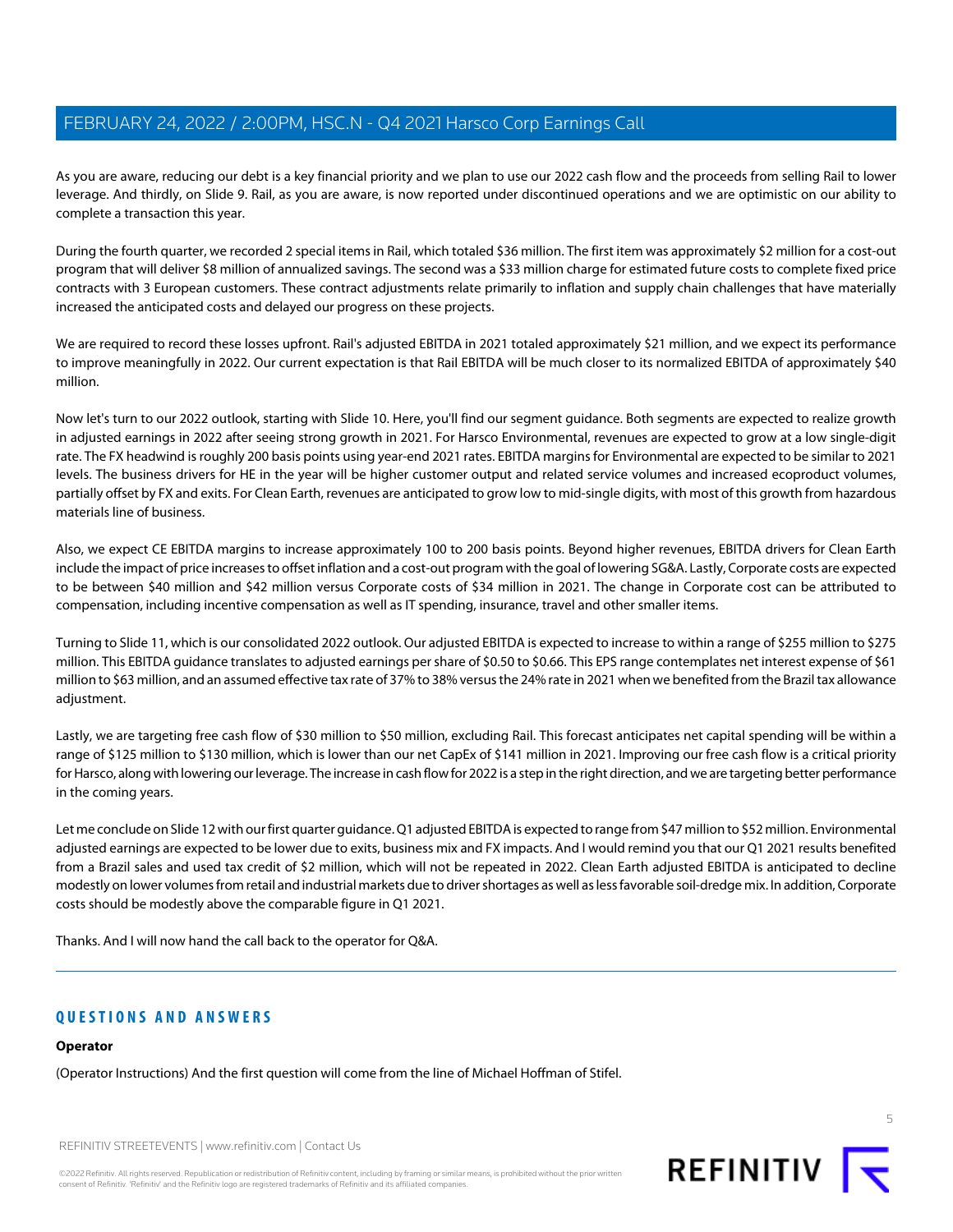# <span id="page-5-0"></span>**Michael Edward Hoffman** - Stifel, Nicolaus & Company, Incorporated, Research Division - MD & Group Head of Diversified Industrials Research

So Nick, I got to ask the strategic question because [minds] will get it off the table early. With US Ecology potentially being traded away, why does the market -- should the market not look at that as a missed opportunity for Harsco?

# **F. Nicholas Grasberger** - Harsco Corporation - Chairman, President & CEO

Well, the focus strategically for Clean Earth is going to be much more on repurposing and recycling waste than on putting it in the ground to be frank. And more than anything, U.S. Ecology is a hazardous landfill business. And that does not interest us strategically. So I think it's really that simple. As we look at acquisition opportunities going forward, we think the landscape is quite full of those opportunities for us, more in line with our strategic ambition for Clean Earth. So we don't -- at all view it as a must opportunity. It was not a fit for us.

# **Michael Edward Hoffman** - Stifel, Nicolaus & Company, Incorporated, Research Division - MD & Group Head of Diversified Industrials Research

Okay. Fair enough. That's what I think we just needed to get that off the table. And then I'm a street analyst. There's several of us on this phone call. We clearly didn't model '22 right. So what didn't we get right given where your guidance is? What are we missing? So we do this better because you don't need the headline that says you're missing guidance or you are missing consensus?

# **F. Nicholas Grasberger** - Harsco Corporation - Chairman, President & CEO

Yes. Yes. Well, I think I'll start with Harsco Environmental. And I do want to acknowledge that if you look at the cash flow performance of HE and the EBITDA minus CapEx margins, which I would argue, are the largest drivers of value in that business. Those are all trending quite well, higher than the EBITDA increase year-over-year. So as we think about value creation drivers in HE from a financial standpoint, we think much more about cash flow and EBITDA minus CapEx margins. And so we're quite pleased with the 3 or 4-point increase that we expect year-over-year in 2022 versus 2021.

In terms of revenue and EBITDA, there are a number of factors that are holding the growth back. One is currency. And unfortunately, we're seeing today an even stronger dollar in reaction to the invasion of Ukraine, we'll see where that settles out. But of course, that is adverse to our business from a translation perspective. Secondly, with the very high energy prices in Europe right now in some geographies, 3 and 4x what they had been. Some of our customers are cutting back on production. And of course, we're leveraged to volume. And so as they cut back production, that affects our revenue and profit. It's difficult to say at this point where that's going, but we've modeled that in as an adverse impact throughout 2022.

I'll also say that with respect to revenue, there was a large contract in the U.K., one of our largest in the world, where the site was purchased from its U.K. owner by a Chinese steel company whose model is to in-source what we do. And so that happened and the impact in 2021 was somewhat muted because we had a gain on the sale of the assets as we exited. But that lost revenue and profit is certainly affecting the business in 2022. So those are, I'll say, the drivers of revenue and EBITDA performance in HE, perhaps being a bit less than what the market expected.

I will say that I'm very happy with how our team is executing on the things that we can control. Those factors that I just mentioned are largely outside of our control. We're doing everything we can from a cost standpoint to mitigate the impact of those. And in fact, we have a number of new contracts that will come online later in the year. So the trends that we're seeing in the first quarter in HE year-over-year will certainly reverse later in the year as some of these major contracts come online.

So as we look at the revenue growth in HE on kind of a like-for-like basis year-over-year, we're up 4%, 5%, which is, I think, roughly in line with what you would expect given where the steel market is at the -- and we've also modeled in some slightly lower commodity prices, which, of course, are proving very difficult to predict, but many of those commodity prices that affect our margins are at historic highs or near historic highs. So we've been a little more conservative in our assumptions on commodity costs.



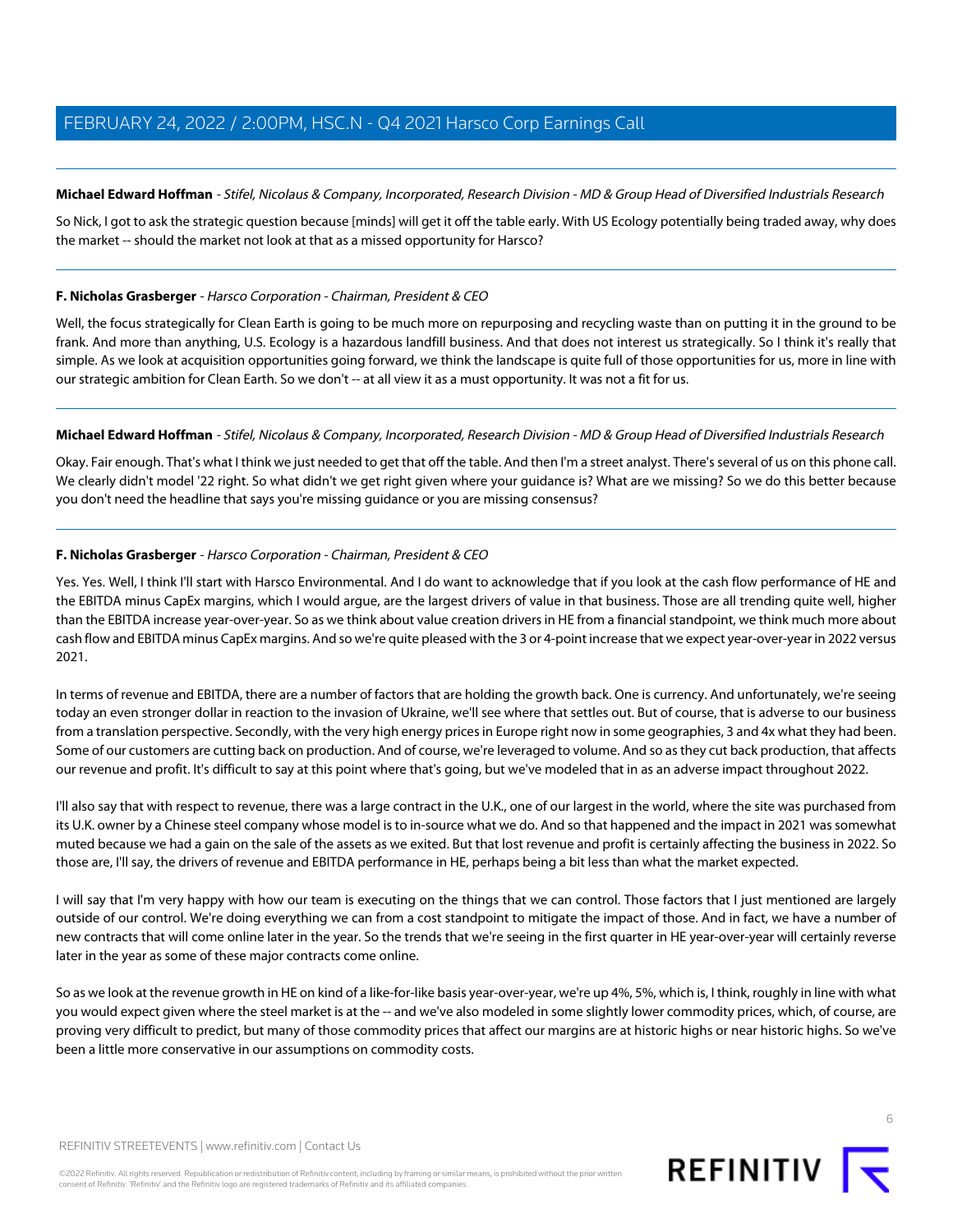So turning to HE -- I'm sorry, Clean Earth. I'll start by saying that I have no doubt that we are building a better business every single day in Clean Earth. I think you know, Michael and others, that the Environmental Solutions business that we bought from Stericycle was very poorly run business. We're extracting benefits of that integration every day. In fact, the targeted benefits on a net basis in 2021, we're in line with our plan. And there were a lot of kind of offsetting items there, but I think we're very happy with the integration benefits.

We did not anticipate hopefully coming out of the worst impacts of the pandemic that we'd have this tightness in the labor market. And there's also a lag in our ability to cover and price the inflation that we saw. So I think that impact in the second half of the year in Clean Earth was upwards of \$10 million on a net basis to earnings. As I mentioned, we do expect in 2022 for those inflationary pressures to be offset by price. But we're taking, perhaps, I'd like to think a very conservative or cautious view on our ability to get back to full staffing levels. We're down 15% to 20% in the truck drivers that we need to collect and therefore, allow us to process the waste in our facilities. So that is clearly hurting us. It's something that we're focused on every single day, and we're making a number of changes and how we hire and onboard truck drivers to remedy the situation, but it affects, again, both revenue and profit.

So one could accuse us of being a bit overly cautious, but that's the stance that we're taking in our guidance. But again, I would point our investors to the progress we're making in cash flow and the balance sheet and an EBITDA minus CapEx margins, which in a capital-intensive business like ours, those, I think, are the fundamental drivers.

**Michael Edward Hoffman** - Stifel, Nicolaus & Company, Incorporated, Research Division - MD & Group Head of Diversified Industrials Research

So one last piece out then on Clean Earth. If you could get the labor, what would the difference be in your guidance on Clean Earth?

# **F. Nicholas Grasberger** - Harsco Corporation - Chairman, President & CEO

Anshooman, you want to...

# **Anshooman Aga** - Harsco Corporation - Senior VP & CFO

Yes. Just when you -- if we could have, say, 10% more drivers, we would have been above consensus that existed for us for Clean Earth, we would have been a few million higher in EBITDA.

#### <span id="page-6-0"></span>**Operator**

And the next question will come from the line of Larry Solow of SJS (sic) [CJS] Securities.

#### **Lawrence Scott Solow** - CJS Securities, Inc. - Senior Research Analyst

Just I'm following up on Michael's questions there on Clean Earth. So is it basically just -- is this -- you're not able to meet demand? Is demand above I guess, obviously, what you're able to serve, so it's really just a labor shortage. But I'm really just a little surprised on the revenue guidance, [there's money]. I would actually think with inflation, you're getting pricing -- so it sounds like your volume growth or the lack thereof in '22 is minimal? And is that really just -- are you basically saying it's a shortage, not either to meet demand? Or is it a demand issue as well?

# **F. Nicholas Grasberger** - Harsco Corporation - Chairman, President & CEO

Yes. No, it's not an underlying demand issue. We simply are not able to serve and process the demand that we're seeing in the business because of the shortage. Now another dynamic early in the year and affects the first quarter, therefore, is some of our account churn. So on the retail side, in particular, it's quite common where you win new accounts and you also lose accounts. And if you look at the impact of that churn that is adverse

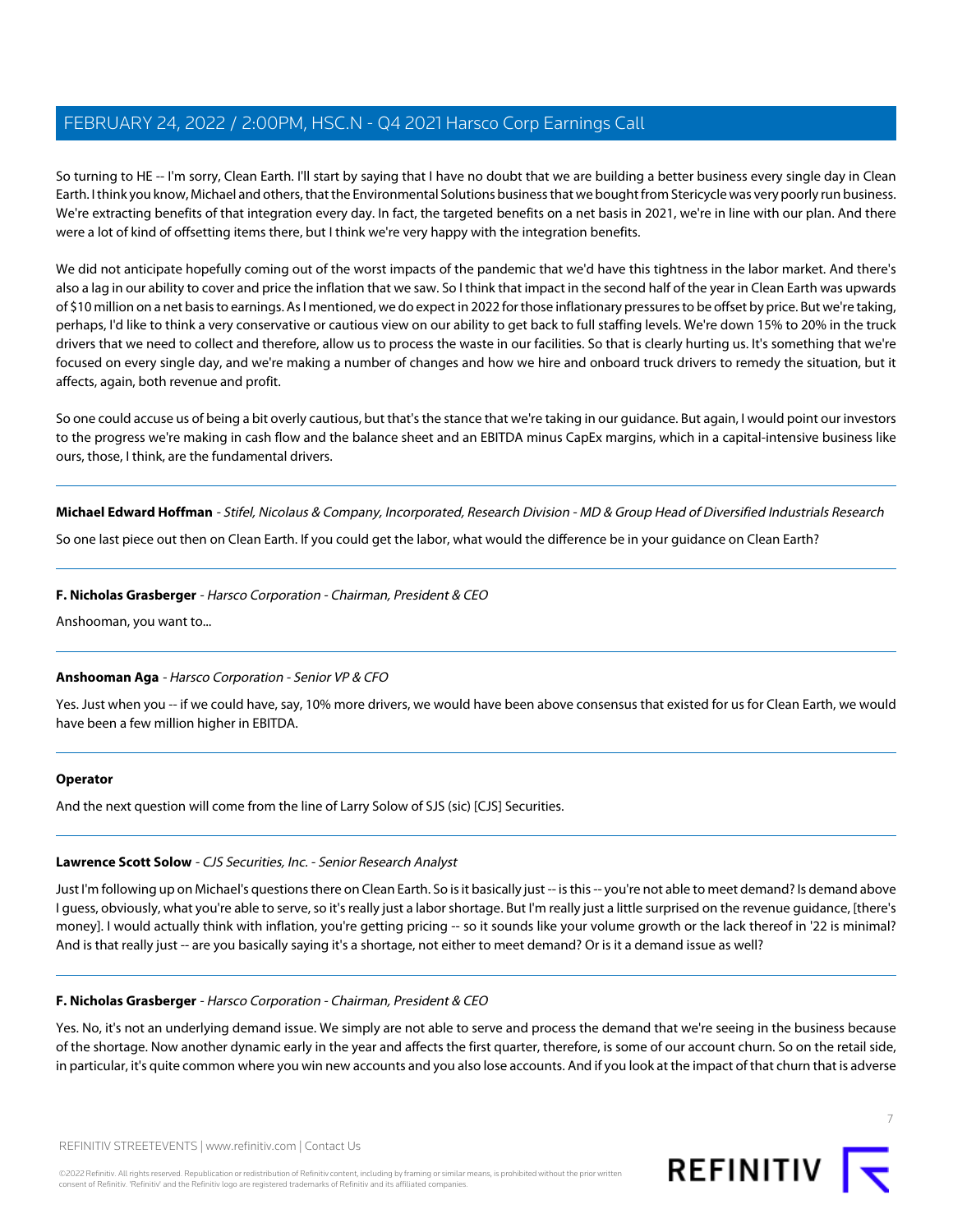to us in the first quarter in particular, and then if it comes to switch to a positive later in the year. So if you're just considering the first quarter revenue, that's another factor that's affecting our guidance.

## **Lawrence Scott Solow** - CJS Securities, Inc. - Senior Research Analyst

Right. What about -- I know you had a little bit of -- there was some hold up, you had some waste you have inability - you couldn't pass on to process, so is being held in your facility basically impacting all the stuff from moving in. Has that logjam begun to clear up? Or is that still also in place?

#### **F. Nicholas Grasberger** - Harsco Corporation - Chairman, President & CEO

Yes, good question. No, it has begun to clear up, but it's not yet where we'd like it to be, where, let's say, the incineration capacity was earlier last year. So no, we're not back to more normalized levels. You may know there's a lot of incineration capacity coming online in the next year or 2, so we think this is all going to flip around. But for now, it continues to be a bit of a challenge. I mean it's not as material as it was to our business in quarters 3 and 4. But it's still an effect.

#### **Lawrence Scott Solow** - CJS Securities, Inc. - Senior Research Analyst

And the issues, is this more on the hazardous in terms of labor and stuff, more on the hazardous side, how about the soil side? What's the outlook there? Is that also impacted by labor shortages and is there -- you return to growth there. That's another thing that I thought that would be growing this year a little bit more and so kind of surprised to see the overall top line low singles.

## **F. Nicholas Grasberger** - Harsco Corporation - Chairman, President & CEO

Yes. Yes. No, the labor shortage is affecting that -- the soils or the contaminated materials segment as well and more of an indirect as many of these large non-res projects have been delayed because of labor shortages. We received most of our contaminated material through third-party logistics, not our own, but of course, they're facing the same challenges that we are. But the -- so the underlying demand, unlike on the hazardous side in contaminated continues to be relatively weak, certainly not back to pre-pandemic levels. And that is to remind you, the highest margin business we have within our cleaner segment is the processing of those contaminated materials.

#### **Lawrence Scott Solow** - CJS Securities, Inc. - Senior Research Analyst

Right. Okay. And then my last question is just on the Rail business. So it sounds like you're still pretty optimistic you'll have a sale completed this year, if not by midyear. That's I think what I heard, right?

#### **F. Nicholas Grasberger** - Harsco Corporation - Chairman, President & CEO

Yes. No, that's right, Larry. Again, we're frustrated, disappointed with the demand situation in the second half of the year in '21 relative to what we expected. But I noted that there are some clear signs of that improving. And we have 15, 20 different potential buyers that continue to express very strong interest. It will be part of our process. So we expect it to be quite competitive and therefore, give us the ability to move the process along at a relatively fast (inaudible).

#### **Lawrence Scott Solow** - CJS Securities, Inc. - Senior Research Analyst

And you're not concerned that the last few quarters have kind of been disappointing in terms of -- I get it's a longer-term business. The backlog is very strong. And certainly, the long-term picture looks very good, but if I'm a buyer, am I concerned that the last few quarters have been disappointing and maybe not step in right say or maybe want to get a little bit less -- pay a little bit less because of that.

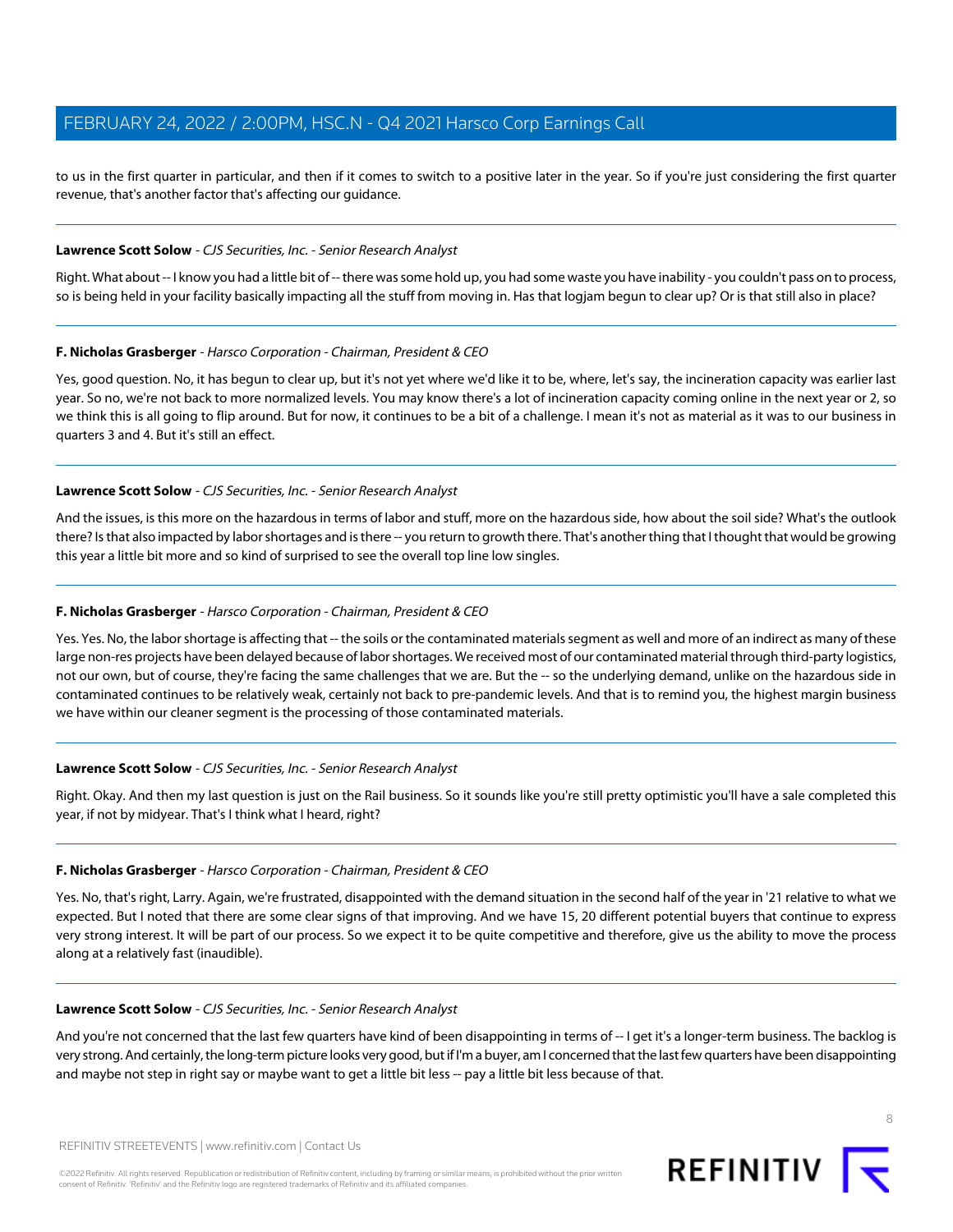# **F. Nicholas Grasberger** - Harsco Corporation - Chairman, President & CEO

Yes. Well, it's certainly a data point that they will look at. But again, I think we have pretty good visibility to demand returning. And we certainly can. As we kind of normalize what happened in the second half of the year for the demand increases that we're seeing, we think as Anshooman noted that we'll be able to successfully position the business as one with EBITDA around \$40 million. If you look over, let's say, the last 5 years, taking 2020 out for obvious reasons, the business has averaged EBITDA of \$35 million to \$40 million.

And again, we're not relying simply on strengthening demand to get to that \$40 million. We took out \$7.5 million, \$8 million of cost in the fourth quarter that we'll get mostly a full year benefit of and is in the run rate for the business. So I think between the benefits of the cost reduction and clear signs of higher demand.

And again, the infrastructure bill allocated \$66 billion to the market that we serve just in the U.S., right? And a lot of that's to passenger rail. Passenger rail has been by far the weakest part of our business, and we have some of the highest margins in passenger rail. And so we need that to come back and the infrastructure bill aimed at passenger rail will be a big help to the business.

#### **Operator**

<span id="page-8-0"></span>And the next question will come from the line of Jeffrey Hammond of KeyBanc Cap Markets.

#### **Mitchell Moore**

This is Mitchell Moore on for Jeff. So I was just curious if you guys could maybe just give a bit of detail on how Rail performed in the quarter maybe relative to your internal expectations? And maybe talk about the signs of early momentum in the first quarter here so far.

# **F. Nicholas Grasberger** - Harsco Corporation - Chairman, President & CEO

Yes. Yes. So the weakness in the Rail business is mostly on the equipment side. And of course, that's a fairly lumpy business. And at any given point, we're looking at 25 to 50 different opportunities to sell Harsco Rail equipment. And of course, we assign probabilities to the success of those within a given quarter. And that's an inexact science at best. And so as we came into the second half of the year, our judgment was that most of those orders would, in fact, be placed, many of them weren't. It's not an issue of having lost the orders. I can't think of a single equipment sale that we've been tracking that has gone elsewhere, to be honest, things just continue to get pushed out. A lot of it was related to customers in the U.S. waiting for clarity on the infrastructure bill, which, of course, now we have.

And so I can't really, I don't think, overstate the importance of the passage of that bill and the effect it will have on our business here in North America. And in Asia as well, we do global business. We're tracking a number of opportunities in Asia that largely because of COVID continued to get pushed out. So they're still on the radar. We still think the orders will be placed. It's a question more of when, not if.

#### **Mitchell Moore**

Okay. That's helpful. And then I was wondering if you could talk about maybe just the implied cadence through the year on the top and bottom line. It seems like you're expecting a pretty big pickup kind of in the back half of the year. Is that from infrastructure spending? Or is that kind of a combination of labor and supply headwinds falling off?



REFINITIV STREETEVENTS | [www.refinitiv.com](https://www.refinitiv.com/) | [Contact Us](https://www.refinitiv.com/en/contact-us)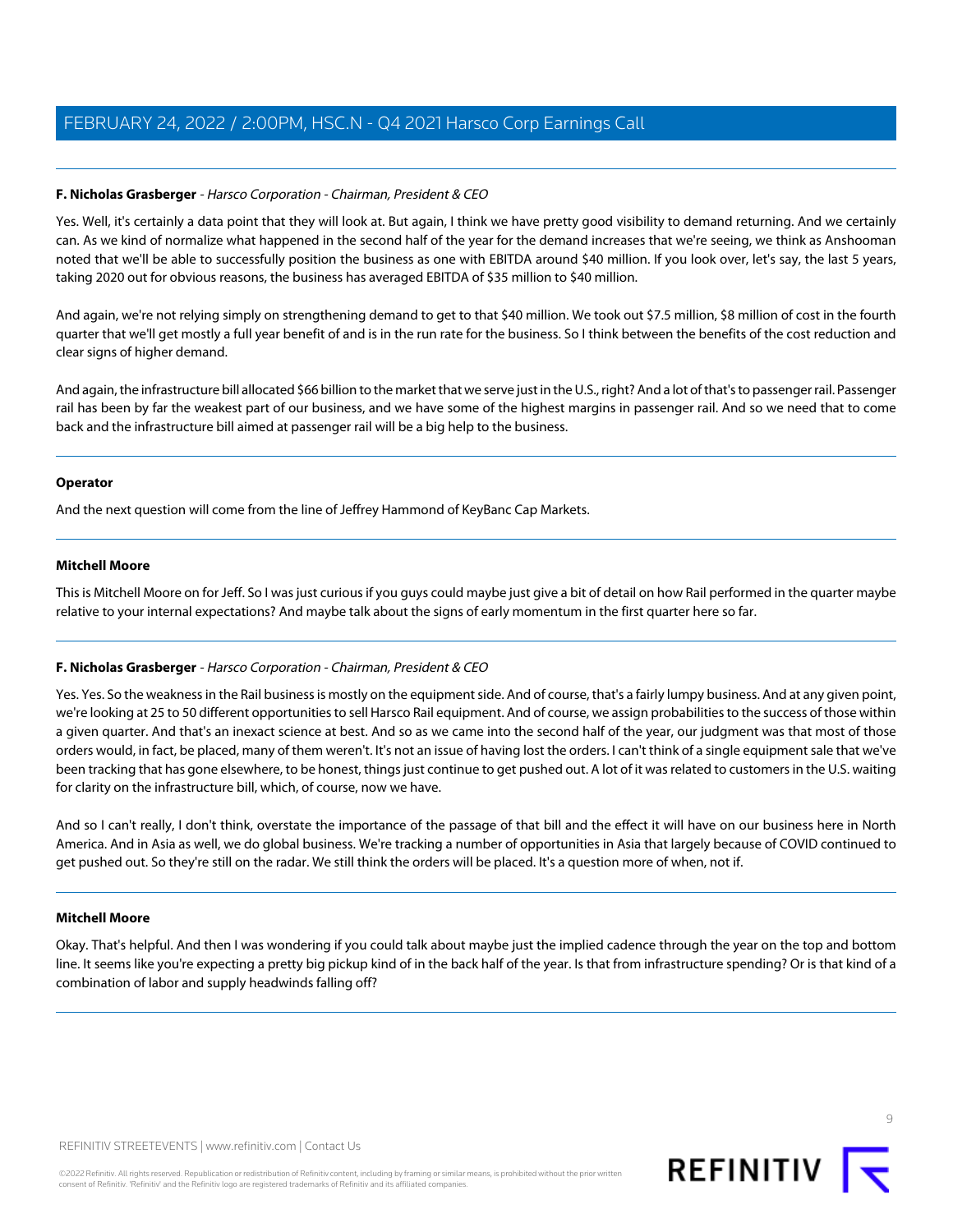## **Anshooman Aga** - Harsco Corporation - Senior VP & CFO

Just -- I assume you're talking about continuing operations now. So from a continuing operations perspective, keep in mind, there's seasonality in the business with Q1 usually being the weakest quarter of the 4 for both Harsco Environmental and for Clean Earth. Q2 and Q3 are usually our strongest quarters, so there's just natural seasonality in the business. The second thing is, as we -- Nick mentioned, as we go forward, we looked at a few changes to onboarding and bringing on new drivers. So we have assumptions of that shortage improving during the course of the year, which will definitely help us, so that definitely improves the business. And we also talked about some cost-out and efficiency that also would start kicking in later part of the year. So for 2022, we expect the second half to be weighted slightly higher from a seasonality perspective than the previous year.

#### **Operator**

<span id="page-9-0"></span>And the next question will come from the line of Rob Brown of Lake Street Capital Markets.

## **Robert Duncan Brown** - Lake Street Capital Markets, LLC, Research Division - Senior Research Analyst

Kind of getting back to the Clean Earth business, I know there's some moving pieces right now, but what's sort of the growth rate in that business that you see over the next sort of 5 years? I think your guidance was in the high single digit, but I think in the past, you've said sort of low to mid-single digits growth in that business. But what should that business see in terms of revenue growth rate over a few year period here? And has that changed from your prior thinking?

# **F. Nicholas Grasberger** - Harsco Corporation - Chairman, President & CEO

Yes. I think over a cycle, you would expect volume growth to be kind of GDP plus a few points. Pricing, of course, we think, should always at least cover inflation. So you tell me what the inflation number is and I can increase revenue by that amount at least. But I think volume growth, again, over a cycle is probably GDP plus a few points. And as we think of our business and our model of increasingly focused on recycling and repurposing. And that -- we hear that often from many of our big customers that that's what they're looking for as opposed to burning it or burying it. We think, over time, that's going to enable us to do a bit better than the market, to be honest.

So what that translates into in terms of incremental volume is difficult to say. We just finished our long-range planning process for Clean Earth. And we really believe, based on all of those factors, I just mentioned, and our ability to leverage a relatively high cost base that will be declining over time as some of our IT investments enable us to become more efficient on the labor side. We think we'll double EBITDA in the business over the next 3 years. And so that's roughly getting close to \$1 billion business with \$150 million of EBITDA, that's what we're targeting. And that's organic. And so -- if you look at the -- those revenue components that I mentioned, plus leveraging and reducing that cost base, that's how you get there.

#### **Robert Duncan Brown** - Lake Street Capital Markets, LLC, Research Division - Senior Research Analyst

Okay. Great. That's a great target. And then on the -- I know it's maybe a little early, but the acquisition activity in that market, you sort of alluded to a couple of strategic directions you want to go and have a pretty good landscape there to do it. What's sort of your thinking about acquisitions when your balance sheet could support them? And how does that add to what you're thinking?

# **F. Nicholas Grasberger** - Harsco Corporation - Chairman, President & CEO

Yes, it's a good question. Certainly, Rob, we're not focused on acquisitions this year, right? We're all aware of our balance sheet. There's on a relative basis, more value to be created by what we're doing organically in the business to increase revenue and profit than what acquisitions would do to create value. So that's really the focus. The focus is to execute that plan that I just referenced to double EBITDA and take this to a \$1 billion business

©2022 Refinitiv. All rights reserved. Republication or redistribution of Refinitiv content, including by framing or similar means, is prohibited without the prior written consent of Refinitiv. 'Refinitiv' and the Refinitiv logo are registered trademarks of Refinitiv and its affiliated companies.

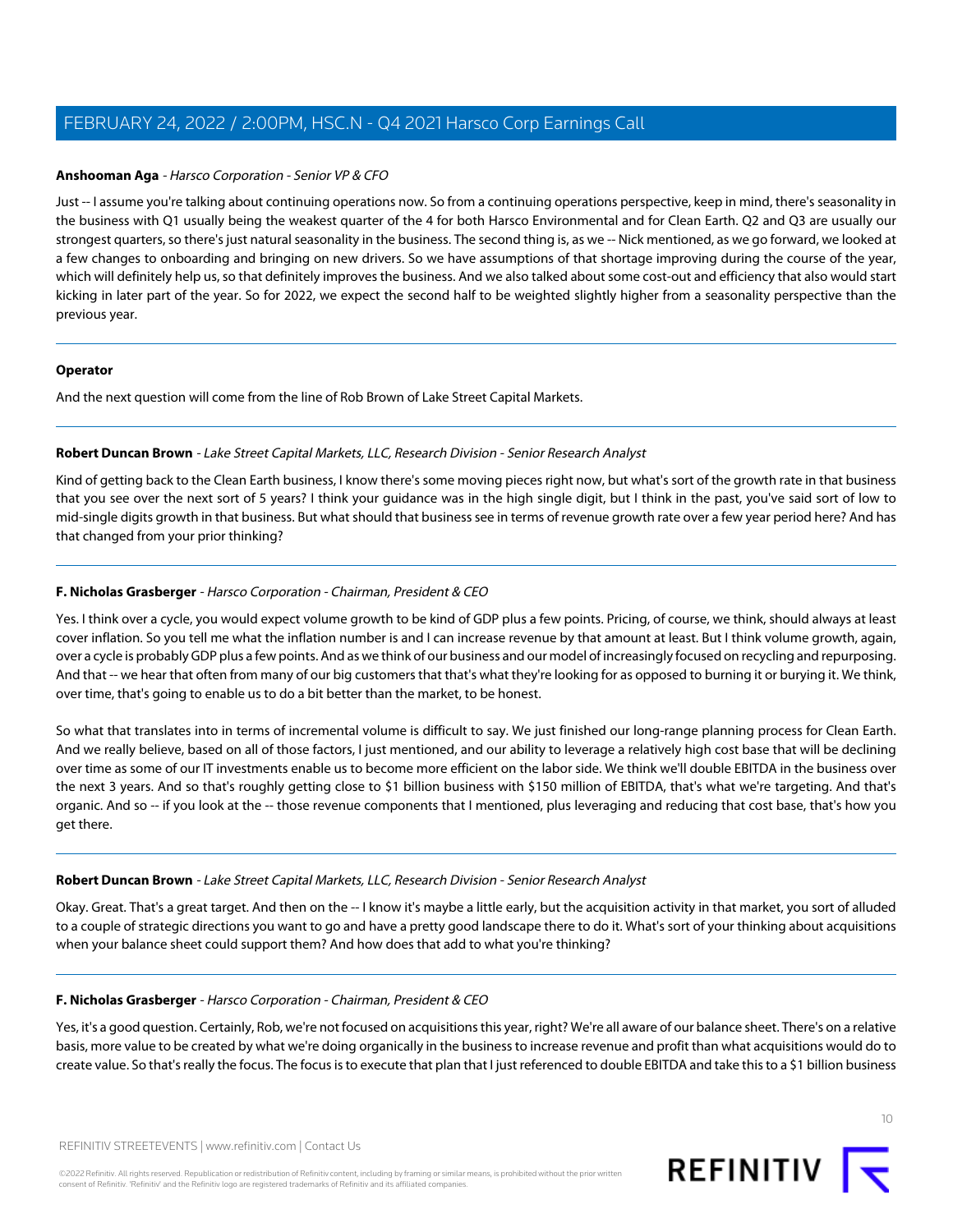organically. But absolutely, over time, our ambition is to increase the platform through acquisition. I think it more likely will be bolt-on type acquisitions as opposed to anything of real size, at least as we look across the landscape today. And we think that's where we can create the most value.

## **Operator**

<span id="page-10-0"></span>(Operator Instructions) And the next question will come from the line of Chris Howe of Barrington Research.

#### **Huang Howe** - Barrington Research Associates, Inc., Research Division - Senior Investment Analyst & Research Analyst

With the formality of the sale process of Rail already underway and over the next few weeks, we'll make some progress on that as we head towards midyear. You already [asked] a question about how the business has been faring versus your internal expectations. So I wanted to follow up on that and ask about the Rail backlog. And can you talk about the evolution of the Rail backlog over the next 6 to 12 months? Indirectly what I'm getting at is although it will be challenged from quarter-to-quarter and may be volatile, perhaps the outlook is unchanged from a demand perspective. And can you talk just more about the mix of the backlog and your level of confidence in that as you head towards the sale?

# **F. Nicholas Grasberger** - Harsco Corporation - Chairman, President & CEO

Well, we certainly expect the backlog to increase throughout the sale process period. In particular, on the technology side, which is an aftermarket side, which are a bit more oriented to passenger rail in the U.S. Those are very high-margin products. I also think on the equipment side, kind of the heart of the range for Harsco, the grinders and the tampers here in North America and also in Asia. I think we'll see a nice pickup in the backlog there. But I think the mix should be a richer mix than typical, given the focus of the infrastructure bill on passenger rail and the products that we have that are sold into that market.

# **Huang Howe** - Barrington Research Associates, Inc., Research Division - Senior Investment Analyst & Research Analyst

Okay. That's helpful. And the infrastructure bill here in the U.S. is of benefits to the Rail segment. What about outside the U.S.? Can you talk about other programs or funding like programs that may benefit the Rail segment?

# **F. Nicholas Grasberger** - Harsco Corporation - Chairman, President & CEO

Yes. Well, I think the European market has remained fairly strong. We were all disappointed in ultimately the profit that we will earn on these large contracts, but the fact is we'll have over 100 new high-tech machines installed throughout Europe with the who's who in the rail industry in Europe, Deutsche Bahn and the Swiss National Railway and Network Rail in the U.K. And so those markets have stayed strong and the aftermarket potential in our business on those 100-plus machines is significant, and that will certainly play into the valuation of our business. In Asia, not aware of any stimulus or infrastructure-like programs that have been introduced, again, the challenge for all of us that serve the Asia rail market has been - those projects have just been delayed. So we really don't need a stimulus type package or program in Asia. We just need that logjam to break and then to get back to a more normalized level of order flow.

**Huang Howe** - Barrington Research Associates, Inc., Research Division - Senior Investment Analyst & Research Analyst

Okay. That's helpful. And just one last question here for me, and then I'll hop off the queue. Applied Products. Can you just give us an update on Applied Products and kind of what your outlook is within the strategic outlook you provided?



11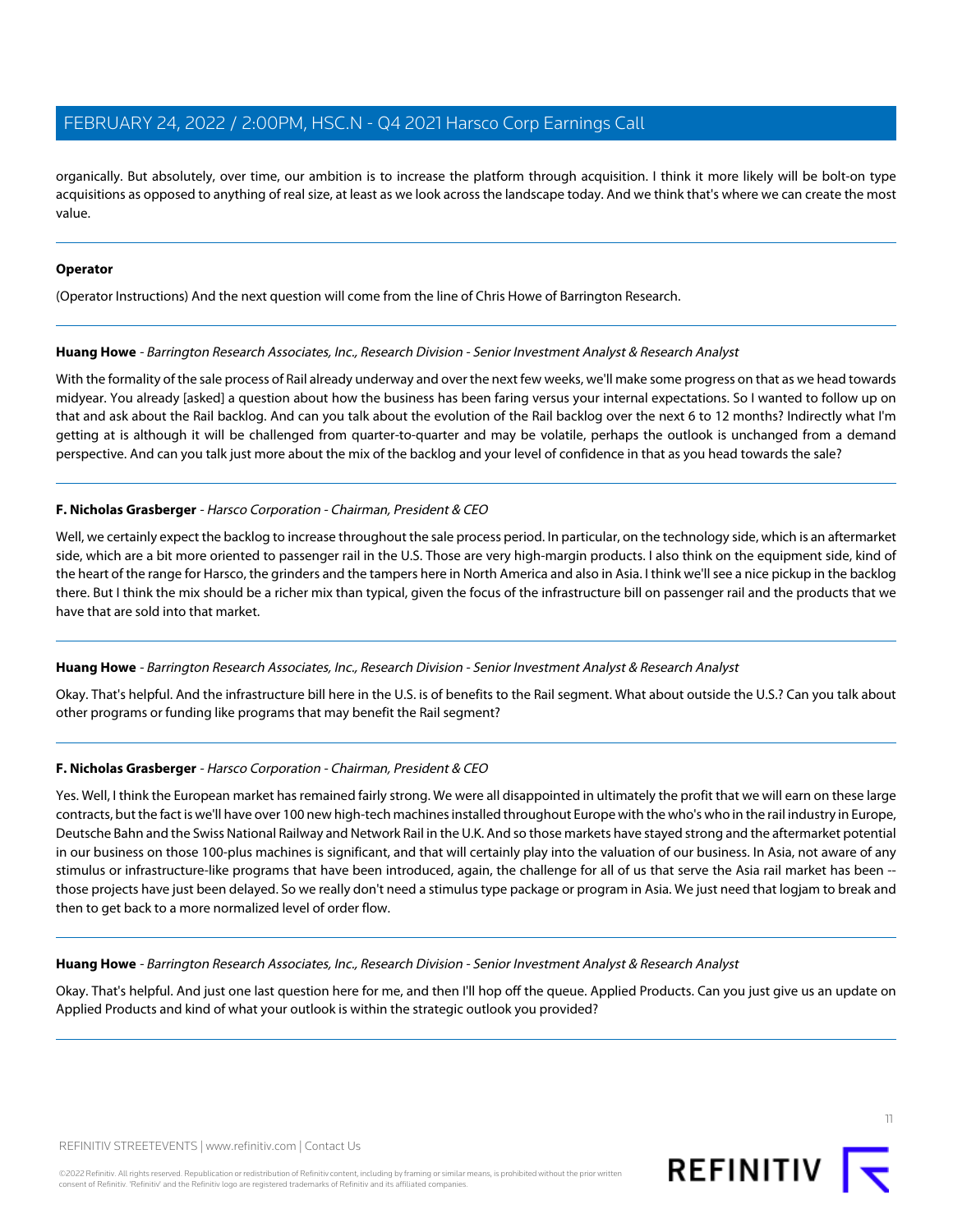# **F. Nicholas Grasberger** - Harsco Corporation - Chairman, President & CEO

Yes. Yes. Well, that's a good question. Thanks for asking about Applied Products. And by the way, we now call them ecoproducts, no longer Applied Products. So we have a few million of revenues in our ecoproduct area. Volume trends have been quite good in ecoproducts. The challenge has been in a few of them, inflation on the input costs. So we have a business called SteelPhalt that we're expanding that takes steel slag and effectively energy and bitumen and other things and makes a road-based material. That is a very environmentally friendly process and product, but with energy prices and bitumen prices being where they are, the margins have suffered.

Now again, volumes have been good, and we're actually going to bring online in 2022, 2 new SteelPhalt plants, and we're actually hoping to move forward on the first in the U.S. So a lot to be excited about from a volume standpoint. We just need to recover in price. And again, there's a bit of a lag there, the challenges that we faced on the input side.

#### **Operator**

(Operator Instructions) And we do have a follow-up from the line of Michael Hoffman of Stifel.

# **Michael Edward Hoffman** - Stifel, Nicolaus & Company, Incorporated, Research Division - MD & Group Head of Diversified Industrials Research

Nick, clearly, questions around Rail as everybody is trying to figure out, can you get paid well enough to delever the balance sheet. So help us understand what the bankers are doing in the document room? So when these 20 sellers look, the implied EBITDA number is going to be big enough between aftermarket -- discounting back the aftermarket potential, the size of the backlog and the run rate. Because we all know these assets have sold basically something around 10x, the last 3 or 4 of them. So if we're starting at 10x, how do we get everybody comfortable the buyers are going to see a number that gets you delevered?

# **F. Nicholas Grasberger** - Harsco Corporation - Chairman, President & CEO

Yes. Well, first of all, our expectation would be a little beyond 10x. If you look at maintenance-of-way assets in particular, historically. So -- and again, there have been other businesses that have traded, but not nearly the profile of ours, right? The breadth of our business, the geographic reach of our business, our new product pipeline our installed base, as I mentioned, in Europe and elsewhere. It's a very unique asset and those that want to build a platform and maintenance-of-way and there are a handful of strategics that very much want to do that. This is a very, very scarce asset. So that's why I think there's -- we have data points around the performance of the business over the past 6, 9, 12 months, but the strategic value of this business also needs to -- and it will be very, very much a consideration for the value that we receive, but we've been putting a lot of effort into preparing for a a very robust process.

So we've commissioned a very detailed market study on the maintenance-of-way sector as an example, which will help speed up the process. And I think it's fair to say that there are a number of interested buyers that probably need to better understand the maintenance-of-way space. So there will be some education along the way. But we're really setting up our process in terms of what we're doing in advance to prepare for it and also with the outreach that we've received for it to be highly competitive and for us to have a good bit of leverage throughout the process to keep it on track.

# **Michael Edward Hoffman** - Stifel, Nicolaus & Company, Incorporated, Research Division - MD & Group Head of Diversified Industrials Research

Okay. That's terrific. I think that helps bring clarity to that. And then back to Clean Earth. So thank you for saying the \$1 billion and the \$150 million in 3 years. There might be some pushback in that original Clean Earth higher margins. Obviously, you saw virtually had none, but the expectation is diesel might (inaudible) to mid-teens on its own. So the blended theoretically should be better than 15%. What's different today versus when this all started in the first deal on Clean Earth in 2019?

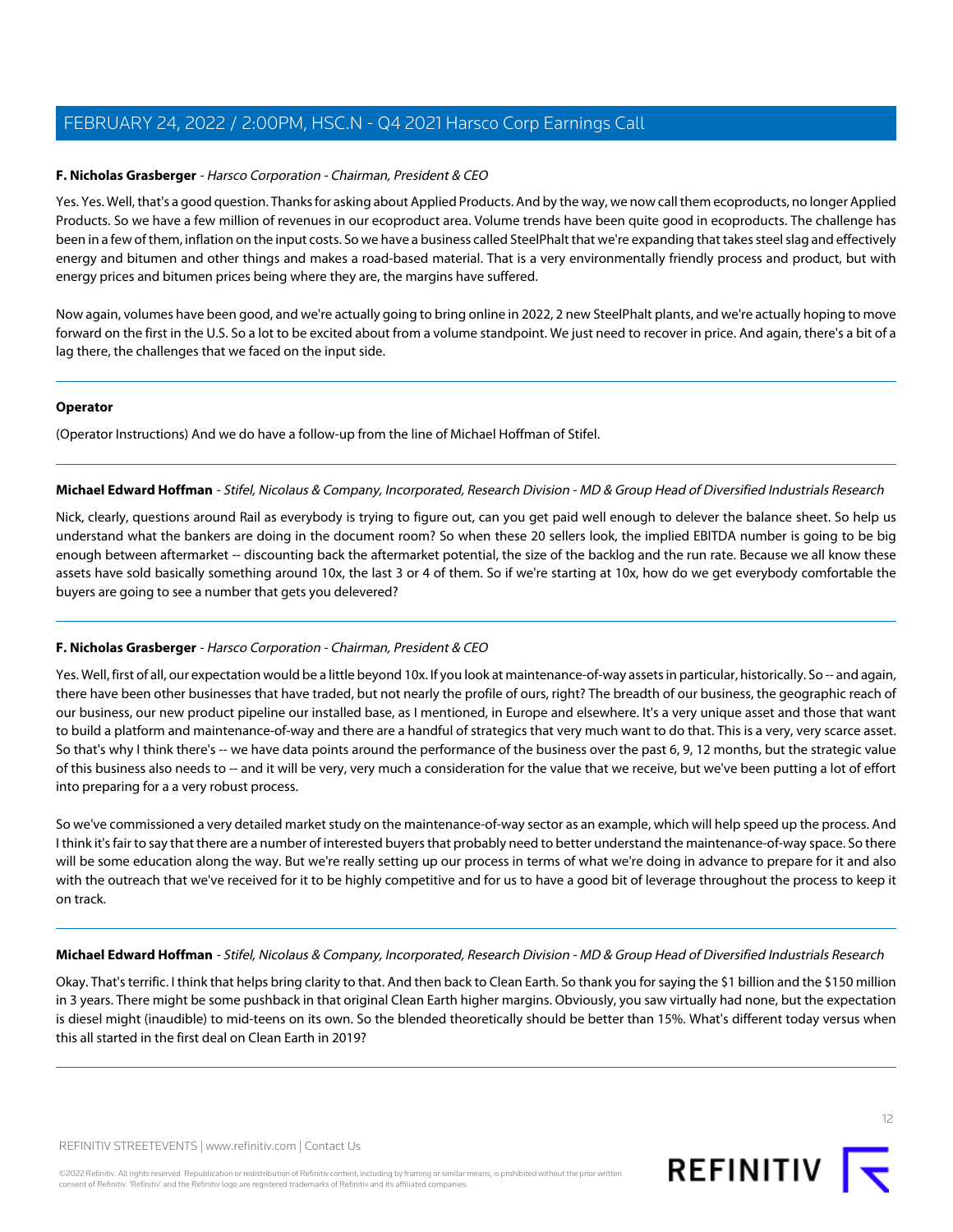## **F. Nicholas Grasberger** - Harsco Corporation - Chairman, President & CEO

Yes. Well, I think it's fundamentally around the contaminated materials business and us assuming a relatively lower growth rate in that business than on the hazardous side. And we also -- we believe that one of the real strategic choices that we've made around digitizing the business and therefore, improving the transparency, the data flow, the analytics, improving the customer experience, all of those things we're going to be investing in pretty consistently over the next 2 or 3 years. We think that will help the top line, but certainly, those investments over the next few years as we implement them, will have a bit of a dampening effect on margins. But that's a strategic choice that we've made. We've already received an awful lot of positive feedback from our customer base, not only in what we've done in that arena, but the commitment that we're making to it going forward. So that's a real strategic differentiator that we're investing in, in the business.

#### **Michael Edward Hoffman** - Stifel, Nicolaus & Company, Incorporated, Research Division - MD & Group Head of Diversified Industrials Research

And just to be clear for everybody, digitizing is connecting the customer with [real] data, the KPIs that need to be [tied on] sustainability issues, but all the (inaudible) selling and all that. That's what you're getting to?

# **F. Nicholas Grasberger** - Harsco Corporation - Chairman, President & CEO

Yes, absolutely. And even in our trucks, let's say. So being more efficient in our routing and the data flow and usage of it to our drivers and others in the field. So it's both an efficiency goal as well as a kind of a customer intimacy satisfaction type objective.

#### **Michael Edward Hoffman** - Stifel, Nicolaus & Company, Incorporated, Research Division - MD & Group Head of Diversified Industrials Research

Okay. Last question for me. Given your emphasis, and I appreciate the point you're making, recycle, repurpose. But as you and I are both aware, there's a certain amount of the waste is prescriptively directed to have to go (inaudible). So when you think about the \$10 billion that's (inaudible) waste and the \$14 billion that's industrial services, of which I think about 5 are applicable to customers and markets you want to tackle. So we're playing the sort of \$15 billion is the addressable market. Inside the 10, what's your piece of that, that you can convince the customer you have the option to do an A or B as opposed to it has to go to an incinerator or it has to go into a fuels' processing operation or something of that nature. Help everybody understand that addressable market, given how you want to position this?

# **F. Nicholas Grasberger** - Harsco Corporation - Chairman, President & CEO

Yes. Michael, I don't have that estimate offhand. I certainly can get back to you. But the fact is we hear every day from customers that are, I'll say, kind of defaulting to landfilling and incinerating that they would love another option. And so yes, there will always be, I would think, always is a strong term, but some types of waste that will be required to be disposed off in landfills and incinerators. But we believe there's a real trend towards recycle and repurpose. And so we think there's on a relative basis volume growth and share, if you will, of the hazardous waste market for us to win over time following that approach. But you're right, it's never going to go away. It's never going to go away.

**Michael Edward Hoffman** - Stifel, Nicolaus & Company, Incorporated, Research Division - MD & Group Head of Diversified Industrials Research

No, no. There's a certain amount of its prescriptively has to go because the regulation says, you got to do this with it but there's certain amount of...

#### **F. Nicholas Grasberger** - Harsco Corporation - Chairman, President & CEO

There's a lot of it that shows there today that doesn't have to go there if there's a better answer, and that's what we're focused on, that better answer.